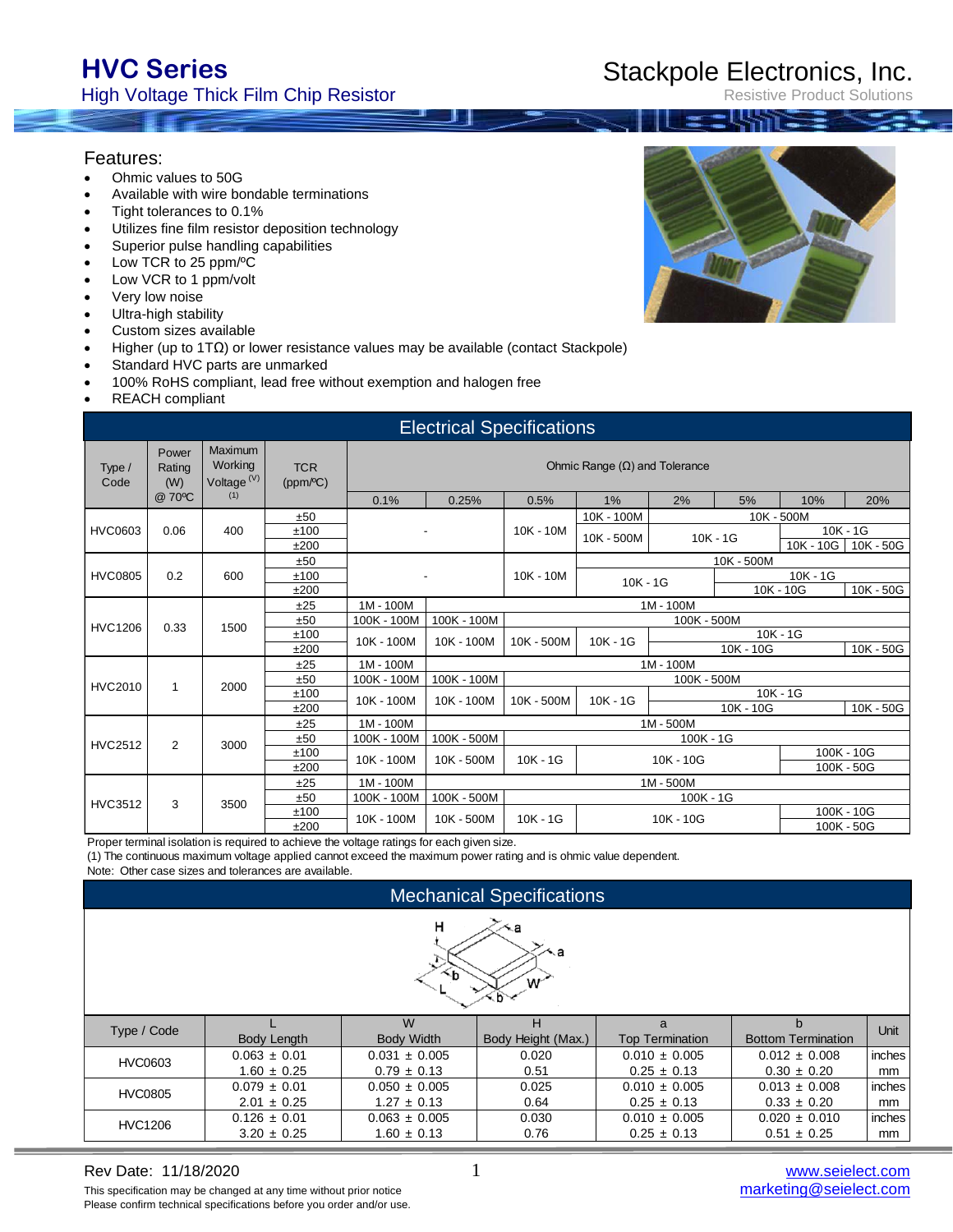# **HVC Series**

High Voltage Thick Film Chip Resistor

Stackpole Electronics, Inc.

Resistive Product Solutions

| <b>Mechanical Specifications (cont.)</b> |                    |                   |                    |                        |                           |               |  |  |
|------------------------------------------|--------------------|-------------------|--------------------|------------------------|---------------------------|---------------|--|--|
| Type / Code                              |                    | W                 | н                  | a                      |                           | <b>Unit</b>   |  |  |
|                                          | <b>Body Length</b> | <b>Body Width</b> | Body Height (Max.) | <b>Top Termination</b> | <b>Bottom Termination</b> |               |  |  |
| HVC2010                                  | $0.200 \pm 0.01$   | $0.100 \pm 0.005$ | 0.030              | $0.018 \pm 0.010$      | $0.020 \pm 0.010$         | inches        |  |  |
|                                          | $5.08 \pm 0.25$    | $2.54 \pm 0.13$   | 0.76               | $0.46 \pm 0.25$        | $0.51 \pm 0.25$           | mm            |  |  |
| HVC2512                                  | $0.250 \pm 0.01$   | $0.125 \pm 0.005$ | 0.030              | $0.020 \pm 0.010$      | $0.024 \pm 0.010$         | inches        |  |  |
|                                          | $6.35 \pm 0.25$    | $3.18 \pm 0.13$   | 0.76               | $0.51 \pm 0.25$        | $0.61 \pm 0.25$           | mm            |  |  |
| HVC3512                                  | $0.350 \pm 0.01$   | $0.125 \pm 0.005$ | 0.030              | $0.020 \pm 0.010$      | $0.024 \pm 0.010$         | inches        |  |  |
|                                          | $8.89 \pm 0.25$    | $3.18 \pm 0.13$   | 0.76               | $0.51 \pm 0.25$        | $0.61 \pm 0.25$           | <sub>mm</sub> |  |  |

| <b>Performance Characteristics</b> |                                                 |  |  |  |  |
|------------------------------------|-------------------------------------------------|--|--|--|--|
| <b>Test</b>                        | <b>Typical Performance</b>                      |  |  |  |  |
| Short Time Overload                | 0.1%                                            |  |  |  |  |
| Load Life                          | 0.1%                                            |  |  |  |  |
| Temperature Cycle                  | 0.1%                                            |  |  |  |  |
| Moisture Resistance                | 0.1%                                            |  |  |  |  |
| Shock                              | 0.05%                                           |  |  |  |  |
| Vibration                          | 0.05%                                           |  |  |  |  |
| Dielectric Withstanding Voltage    | 0.05%                                           |  |  |  |  |
| Resistance to Soldering Heat       | 0.05%                                           |  |  |  |  |
| Parameter                          | <b>Typical</b>                                  |  |  |  |  |
| <b>TCR</b>                         | measured from 25°C to 75°C                      |  |  |  |  |
| <b>Pulse Capability</b>            | 10X rated wattage                               |  |  |  |  |
|                                    | Consult Stackpole for custom pulse applications |  |  |  |  |
| Resistance Value                   | Measured at 100V                                |  |  |  |  |
|                                    | Consult Stackpole for custom test voltages      |  |  |  |  |

Operating temperature range is -55ºC to +150ºC

#### Power Derating Curve:



|                | <b>Recommended Pad Layouts</b> |               |               |              |  |  |  |  |
|----------------|--------------------------------|---------------|---------------|--------------|--|--|--|--|
| IС<br>в        |                                |               |               |              |  |  |  |  |
| Type / Code    | A                              | B             | C             | Unit         |  |  |  |  |
| <b>HVC0603</b> | 0.031<br>0.80                  | 0.083<br>2.10 | 0.035<br>0.90 | inches<br>mm |  |  |  |  |
| <b>HVC0805</b> | 0.047<br>1.20                  | 0.118<br>3.00 | 0.051<br>1.30 | inches<br>mm |  |  |  |  |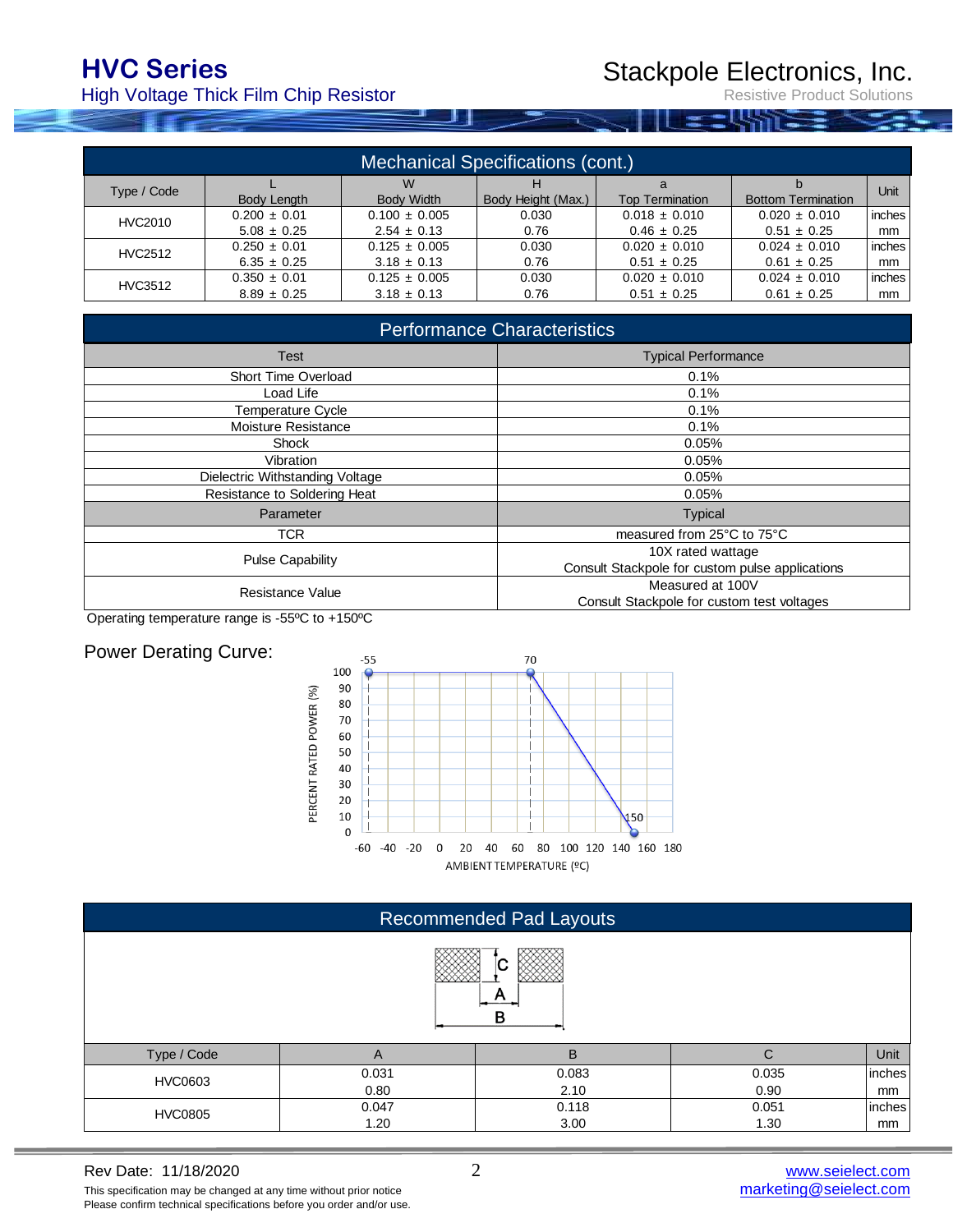High Voltage Thick Film Chip Resistor

Stackpole Electronics, Inc.

Resistive Product Solutions

| Recommended Pad Layouts (cont.) |            |       |       |        |  |  |  |
|---------------------------------|------------|-------|-------|--------|--|--|--|
| Type / Code                     | $\sqrt{ }$ | в     |       | Unit   |  |  |  |
| <b>HVC1206</b>                  | 0.087      | 0.165 | 0.063 | inches |  |  |  |
|                                 | 2.20       | 4.20  | 1.60  | mm     |  |  |  |
| <b>HVC2010</b>                  | 0.138      | 0.240 | 0.110 | inches |  |  |  |
|                                 | 3.50       | 6.10  | 2.80  | mm     |  |  |  |
| <b>HVC2512</b>                  | 0.150      | 0.315 | 0.138 | inches |  |  |  |
|                                 | 3.80       | 8.00  | 3.50  | mm     |  |  |  |

#### Recommended Solder Profile

This information is intended as a reference for solder profiles for Stackpole resistive components. These profiles should be compatible with most soldering processes. These are only recommendations. Actual numbers will depend on board density, geometry, packages used, etc., especially those cells labeled with "\*".

#### 100% Matte Tin / RoHS Compliant Terminations

Soldering iron recommended temperatures: 330°C to 350°C with minimum duration. Maximum number of reflow cycles: 3.

| <b>Wave Soldering</b> |                 |                 |                 |  |  |  |  |
|-----------------------|-----------------|-----------------|-----------------|--|--|--|--|
| <b>Description</b>    | Maximum         | Recommended     | <b>Minimum</b>  |  |  |  |  |
| <b>Preheat Time</b>   | 80 seconds      | 70 seconds      | 60 seconds      |  |  |  |  |
| Temperature Diff.     | $140^{\circ}$ C | $120^{\circ}$ C | $100^{\circ}$ C |  |  |  |  |
| Solder Temp.          | $260^{\circ}$ C | $250^{\circ}$ C | $240^{\circ}$ C |  |  |  |  |
| Dwell Time at Max.    | 10 seconds      | 5 seconds       |                 |  |  |  |  |
| Ramp DN (°C/sec)      | N/A             | N/A             | N/A             |  |  |  |  |

Temperature Diff. = Defference between final preheat stage and soldering stage.

| <b>Convection IR Reflow</b>  |                   |                   |                |  |  |  |
|------------------------------|-------------------|-------------------|----------------|--|--|--|
| Description                  | Maximum           | Recommended       | <b>Minimum</b> |  |  |  |
| Ramp Up (°C/sec)             | $3^{\circ}$ C/sec | $2^{\circ}$ C/sec |                |  |  |  |
| Dwell Time $> 217^{\circ}$ C | 150 seconds       | 90 seconds        | 60 seconds     |  |  |  |
| Solder Temp.                 | $260^{\circ}$ C   | $245^{\circ}$ C   |                |  |  |  |
| Dwell Time at Max.           | 30 seconds        | 15 seconds        | 10 seconds     |  |  |  |
| Ramp DN (°C/sec)             | 6°C/sec           | $3^{\circ}$ C/sec |                |  |  |  |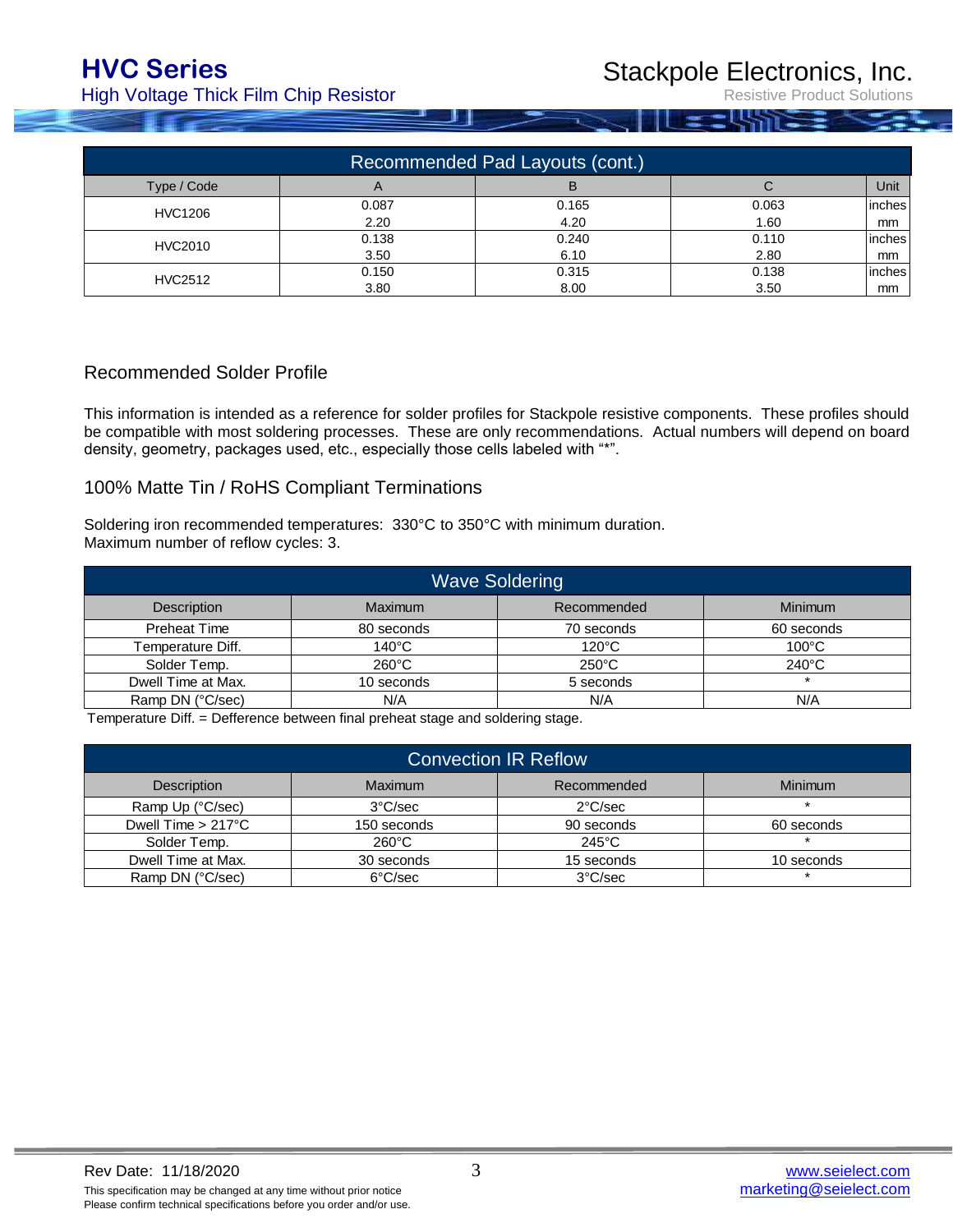## **HVC Series**

High Voltage Thick Film Chip Resistor

## Stackpole Electronics, Inc.

Resistive Product Solutions



### RoHS Compliance

Stackpole Electronics has joined the worldwide effort to reduce the amount of lead in electronic components and to meet the various regulatory requirements now prevalent, such as the European Union's directive regarding "Restrictions on Hazardous Substances" (RoHS 3). As part of this ongoing program, we periodically update this document with the status regarding the availability of our compliant components. All our standard part numbers are compliant to EU Directive 2011/65/EU of the European Parliament as amended by Directive (EU) 2015/863/EU as regards the list of restricted substances.

| <b>RoHS Compliance Status</b>        |                                                        |                                           |                                                       |                                      |                                                          |                                                       |  |  |
|--------------------------------------|--------------------------------------------------------|-------------------------------------------|-------------------------------------------------------|--------------------------------------|----------------------------------------------------------|-------------------------------------------------------|--|--|
| Standard<br>Product<br><b>Series</b> | Description                                            | Package /<br>Termination I<br><b>Type</b> | Standard<br><b>Series</b><br><b>RoHS</b><br>Compliant | Lead-Free Termination<br>Composition | Lead-Free<br>Mfg. Effective Date<br>(Std Product Series) | Lead-Free<br><b>Effective Date</b><br>Code<br>(YY/WW) |  |  |
| <b>HVC</b>                           | High Voltage Thick Film<br>Surface Mount Chip Resistor | <b>SMD</b>                                | YES(1)                                                | 100% Matte Sn ("T")                  | Alwavs                                                   | Always                                                |  |  |

Note (1): RoHS Compliant by means of exemption 7c-I.

#### "Conflict Metals" Commitment

We at Stackpole Electronics, Inc. are joined with our industry in opposing the use of metals mined in the "conflict region" of the eastern Democratic Republic of the Congo (DRC) in our products. Recognizing that the supply chain for metals used in the electronics industry is very complex, we work closely with our own suppliers to verify to the extent possible that the materials and products we supply do not contain metals sourced from this conflict region. As such, we are in compliance with the requirements of Dodd-Frank Act regarding Conflict Minerals.

### Compliance to "REACH"

We certify that all passive components supplied by Stackpole Electronics, Inc. are SVHC (Substances of Very High Concern) free and compliant with the requirements of EU Directive 1907/2006/EC, "The Registration, Evaluation, Authorization and Restriction of Chemicals", otherwise referred to as REACH. Contact us for complete list of REACH Substance Candidate List.